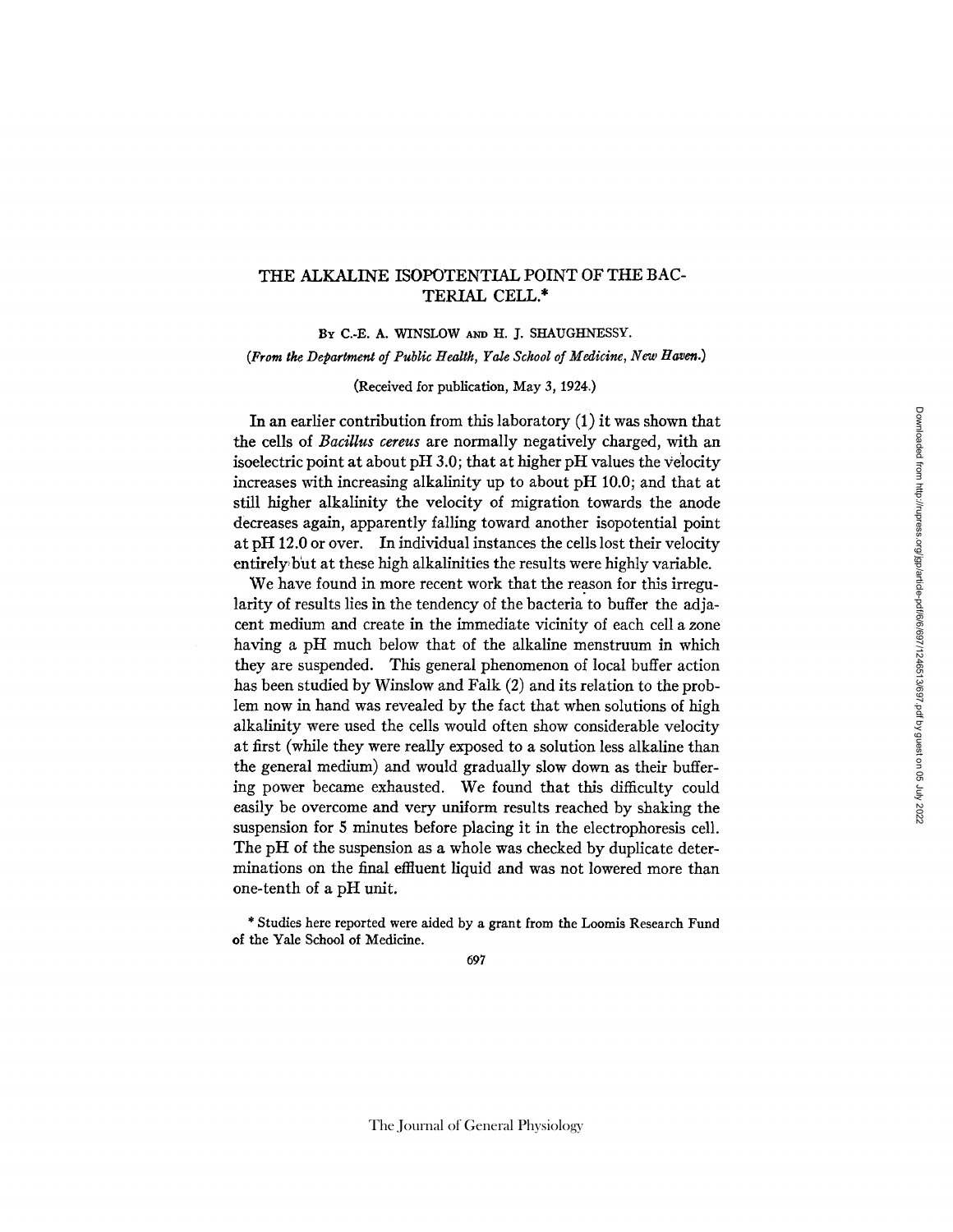The general apparatus and methods used were the same as those described in our earlier communications (1). At the high alkalinities we desired to study, colorimetric indicators of a satisfactory accuracy are not available, so that all pH determinations were made electrometrically, using essentially the apparatus described by Falk and Shaughnessy (3).

The results of five experiments given in Table I indicate that there really is a clearly marked and definite isopotential point at pH 13.3 and 13.4 and that beyond this point the electrical state of the cells is reversed so that they bear a distinct positive charge which increases with increasing alkalinity.

We have summarized one complete curve for *Bacillus cereus in*  Table II. The figures for pH values below 12.0 are based on last year's experiments but differ slightly from those previously published (1) for the following reason. In our earlier tabulations we followed what has, we believe, been the general procedure of averaging observed times taken to cover a given distance at the three levels of the cell and then converting the average times into velocities. It is logically and mathematically somewhat sounder to convert time observations at each level into velocities and then average the three velocities. This method, which gives somewhat different final values, has been used in preparing Table II.

There is obviously a reasonably smooth curve with isopotential points just below pH3.0and 13.5, a zone of maximum negative charge at pH 9.0 to 11.0 and a positive charge below pH 2.0 and above pH 13.5.

In order to test the generality of this phenomenon we made five series of tests on *Bacterium coli,* the results of which are presented in Table III.

The results are very similar to those presented in Table I except that the isopotential zone is a little further to the alkaline side *(Bacillus cereus,* 13.3 to 13.4; *Bacterium coli,* 13.6 to 13.8). The enormous positive charge at pH 14.2 is especially to be noted.

It is important to know whether the positive charge observed above pH 13.5 is reversible (as we have previously shown is the case with the positive charge below pH 2.0) or whether the alkaline reversal is accompanied by irreversible chemical changes. We have tested this important point with the following results.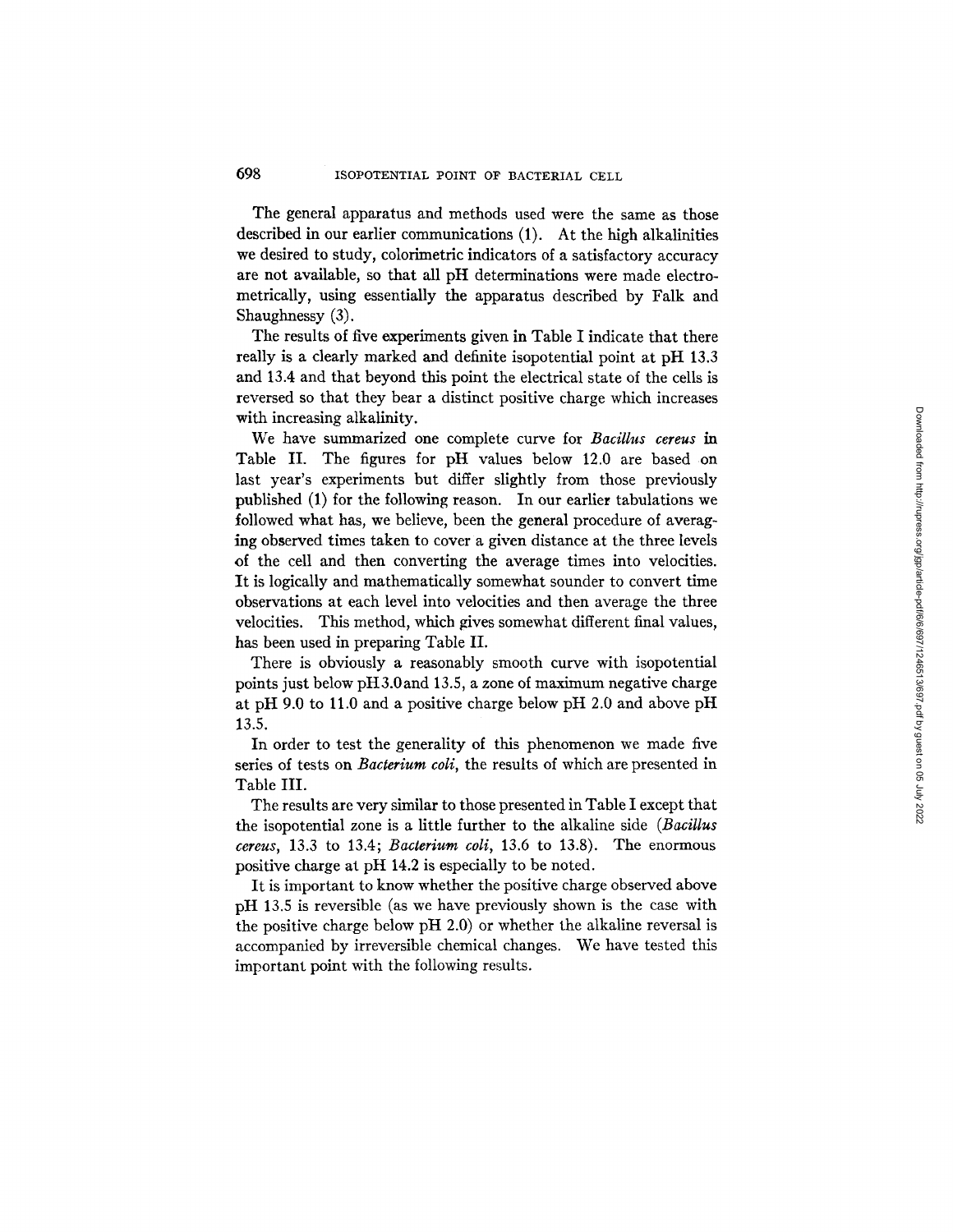TABLE I.

| pH  12.0   12.1   12.3   12.4   12.5   12.6   12.7   12.8   12.9   13.0   13.1   13.2   13.4   13.5   13.6   13.7   13.8 |                       |  |           |  |        |           |  |                  |     |                                                          |                |         |
|--------------------------------------------------------------------------------------------------------------------------|-----------------------|--|-----------|--|--------|-----------|--|------------------|-----|----------------------------------------------------------|----------------|---------|
| Exp.                                                                                                                     |                       |  |           |  | $-4.9$ |           |  | $-4.8$           |     |                                                          |                |         |
|                                                                                                                          |                       |  |           |  | $-4.4$ |           |  | $-3.6$<br>$-3.5$ |     | $\begin{array}{c c}\n0.0 & +2.4 \\ 0.0 & 1\n\end{array}$ |                | $+14.8$ |
|                                                                                                                          | $5 - 7.0 - 7.3 - 5.8$ |  | $-6.3$    |  |        |           |  | $-9.4$ 0.0       | 0.0 |                                                          | $\frac{8}{16}$ |         |
| - indicates motion toward anode.                                                                                         |                       |  |           |  |        |           |  |                  |     |                                                          |                |         |
| $\ddot{a}$                                                                                                               | $\ddot{ }$            |  | "cathode. |  |        |           |  |                  |     |                                                          |                |         |
|                                                                                                                          |                       |  |           |  |        | TABLE II. |  |                  |     |                                                          |                |         |

| Observed Electrophoretic Velocities (in Micra Per Second) of Cells of Bacillus cereus at Different Hydrogen Ion Ranges. |  |  |  |  |  |  |  |
|-------------------------------------------------------------------------------------------------------------------------|--|--|--|--|--|--|--|
|                                                                                                                         |  |  |  |  |  |  |  |
|                                                                                                                         |  |  |  |  |  |  |  |

699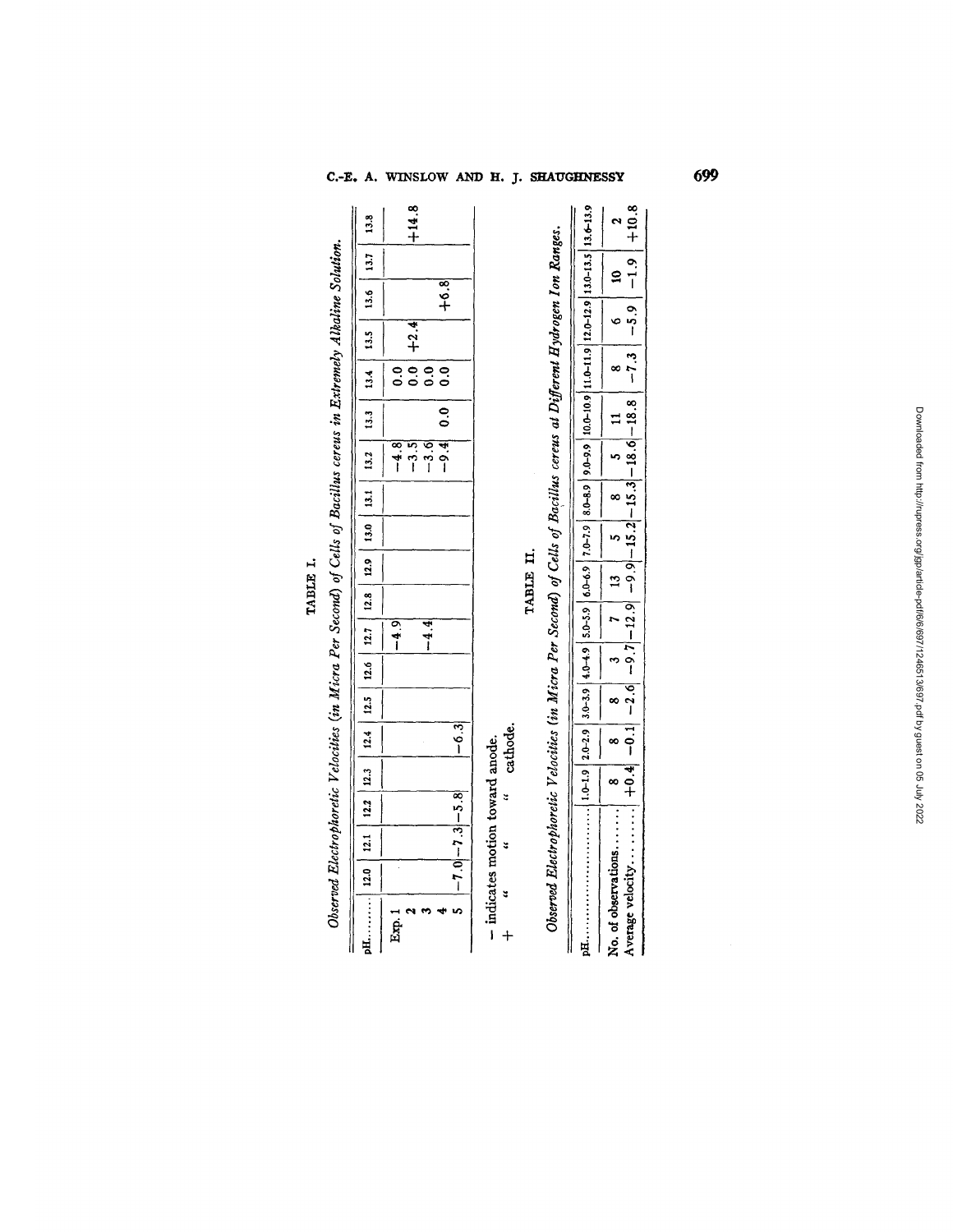|                                                                                                                      |                                                                                                                   |               |        |                | $+34.4$ |            |
|----------------------------------------------------------------------------------------------------------------------|-------------------------------------------------------------------------------------------------------------------|---------------|--------|----------------|---------|------------|
|                                                                                                                      |                                                                                                                   |               |        |                |         |            |
|                                                                                                                      |                                                                                                                   |               |        |                |         | $+12.3$    |
|                                                                                                                      |                                                                                                                   |               |        |                | $+15.1$ |            |
|                                                                                                                      |                                                                                                                   |               |        |                |         | ိ          |
|                                                                                                                      |                                                                                                                   |               |        |                |         |            |
|                                                                                                                      |                                                                                                                   | $\frac{0}{2}$ |        | $\ddot{\circ}$ | 0.0     | $-1.0$ 0.0 |
| Observed Electrophoretic Velocities (in Micra Per Second) of Cells of Bacterium coli in Extremely Alkaline Solution. |                                                                                                                   |               |        |                |         |            |
|                                                                                                                      |                                                                                                                   |               |        |                |         |            |
|                                                                                                                      |                                                                                                                   | $ -1.9 $      |        | $-1.5$         |         |            |
|                                                                                                                      |                                                                                                                   |               | $-2.4$ |                | $-2.0$  |            |
|                                                                                                                      |                                                                                                                   | $-5.7$        |        |                |         |            |
|                                                                                                                      |                                                                                                                   |               | $-5.2$ |                |         |            |
|                                                                                                                      |                                                                                                                   |               |        |                |         |            |
|                                                                                                                      |                                                                                                                   |               |        |                |         |            |
|                                                                                                                      |                                                                                                                   |               | $-4.7$ |                |         |            |
|                                                                                                                      | nE  12.7   12.8   12.9   13.0   13.1   13.2   13.3   13.4   13.5   13.6   13.7   13.8   13.9   14.1   14.1   14.2 | Exp. 1        |        |                |         |            |

TABLE III.